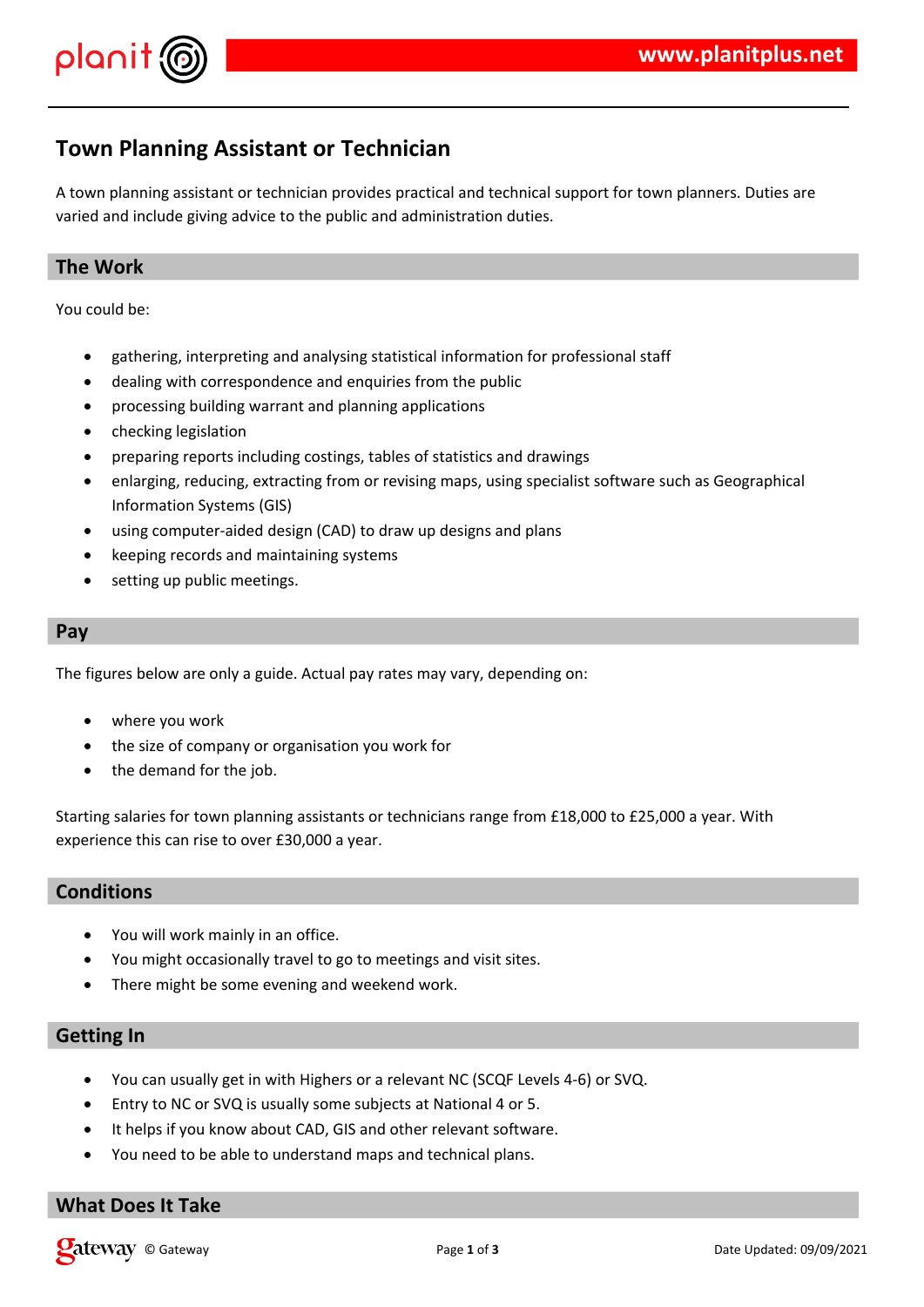



|        | and a state of the | 0 <sup>1</sup> |                                                                                                                                                                                                                                                                                                           |  |
|--------|--------------------|----------------|-----------------------------------------------------------------------------------------------------------------------------------------------------------------------------------------------------------------------------------------------------------------------------------------------------------|--|
| $\#$ " |                    |                | $\frac{1}{2}$ , $\frac{1}{2}$ , $\frac{1}{2}$ , $\frac{1}{2}$ , $\frac{1}{2}$ , $\frac{1}{2}$ , $\frac{1}{2}$ , $\frac{1}{2}$ , $\frac{1}{2}$ , $\frac{1}{2}$ , $\frac{1}{2}$ , $\frac{1}{2}$ , $\frac{1}{2}$ , $\frac{1}{2}$ , $\frac{1}{2}$ , $\frac{1}{2}$ , $\frac{1}{2}$ , $\frac{1}{2}$ , $\frac{1$ |  |

|               | $\mathbf{y} = \mathbf{y} + \mathbf{y}$ , where $\mathbf{y} = \mathbf{y} + \mathbf{y}$ , where $\mathbf{y} = \mathbf{y} + \mathbf{y}$ |                   |                   |  |
|---------------|--------------------------------------------------------------------------------------------------------------------------------------|-------------------|-------------------|--|
| $\sim$ $\sim$ |                                                                                                                                      | <b>Contractor</b> |                   |  |
| $?$ . (       | $\label{eq:1.1} \mathbf{H}_{\text{max}} = \mathbf{H}_{\text{max}} + \mathbf{H}_{\text{max}}$                                         |                   |                   |  |
| $-$ @ "!      |                                                                                                                                      |                   | $?$ ". ( ) ?. ( ! |  |
|               | %!<br>$\mathbf{H}$                                                                                                                   |                   |                   |  |

#### $\mathbf{I}$  $\mathbf{u}_\parallel$

 $\overline{9}$  $\hat{\theta}$  $\mathbf{u}$  $\frac{1}{2}$ 

> $( * ? . (+$ <br>A \* - (.A +  $\frac{?}{}$  $\sqrt{2}$  $\mathbf{r}$